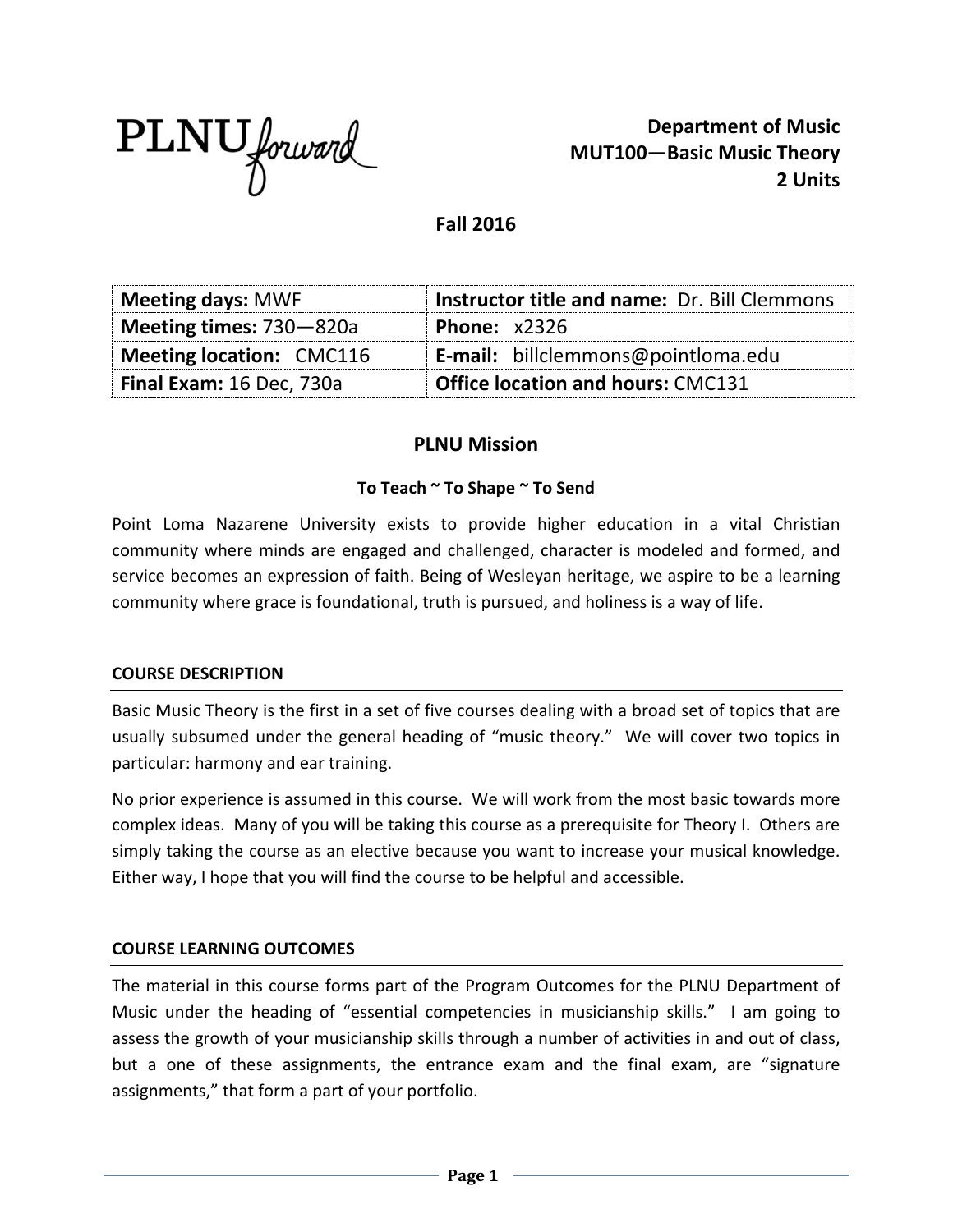- You will demonstrate your initial knowledge of music materials by taking an entrance exam at the beginning of the semester, and
- Demonstrate your mastery of musical materials by retaking the exam at the end of the semester as the Final Exam. I am looking for significant improvement on this test, specifically a grade of 80% or higher.
- Demonstrate the ability to hear intervals and chords by finishing the first three levels of MacGamut in intervals and chords and scoring a passing grade on the dictation quizzes.
- Demonstrate that you are reading both bass and treble clefs by reading simple pieces of music with a few minutes preparation, conducting and saying the note names in rhythm.
- Demonstrate that you are engaging pitch by singing a simple piece in numbers

# **COURSE OBJECTIVES—WHAT I WANT TO ACCOMPLISH**

My goal for this semester is to introduce you to all of the basic elements of tonal music. These elements are:

- Reading notation
- keys and key signatures
- scales
- intervals
- triads and seventh chords
- rhythm and meter
- basic part writing
- beginning sight singing
- beginning ear training of intervals, triads and rhythm

# **COURSE CREDIT HOUR INFORMATION**

In the interest of providing sufficient time to accomplish the stated Course Learning Outcomes, this class meets the PLNU credit hour policy for a 2-unit class delivered over 15 weeks. Specific details about how the class meets the credit hour requirement can be provided upon request.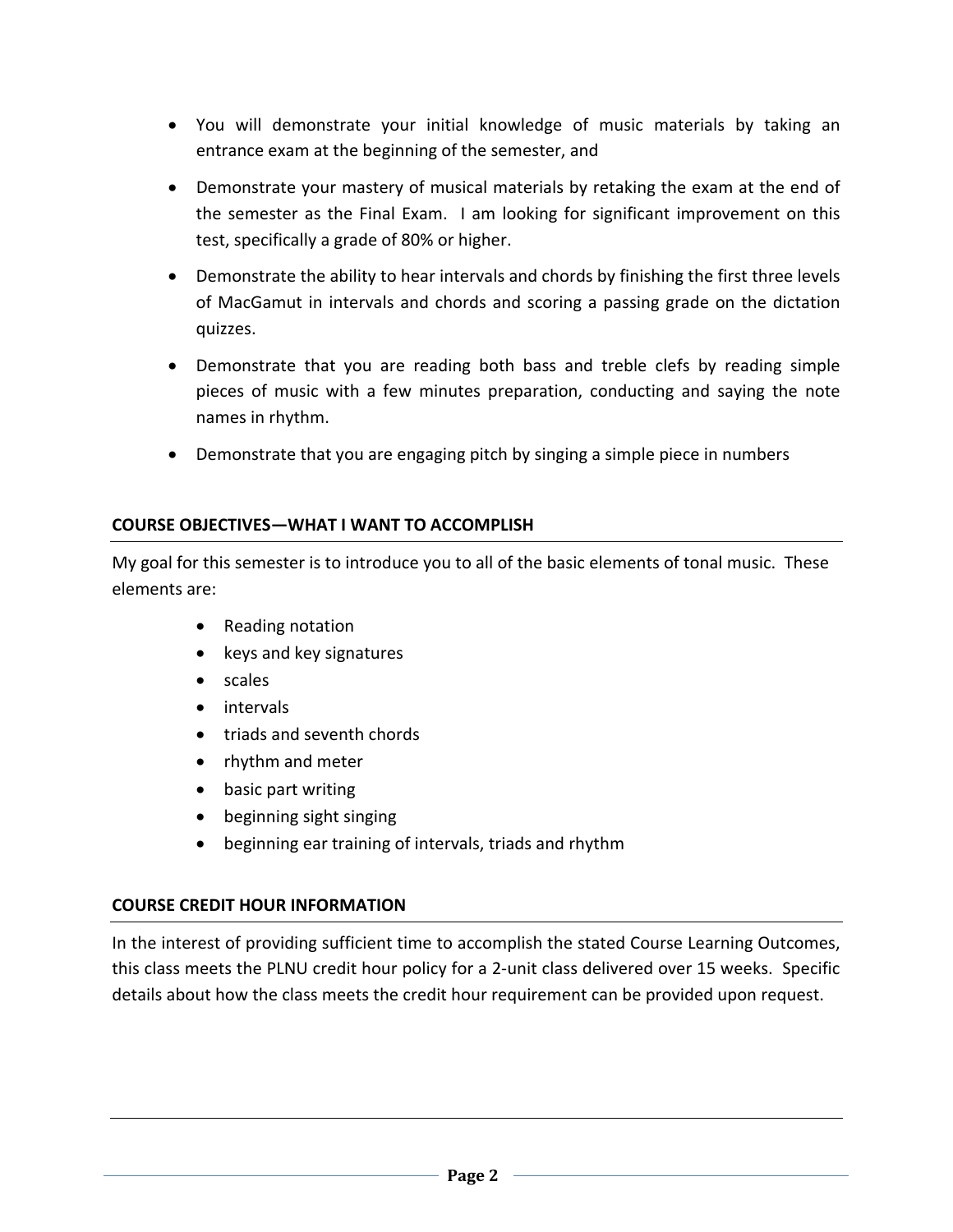### **COURSE SCHEDULE AND ASSIGMENTS**

Course assignments and a timeline are posted on our Canvas website. Look for the "Syllabus" tab on the left-hand navigation pane.

#### **REQUIRED TEXTS AND RECOMMENDED STUDY RESOURCES**

We have several texts this semester. None of them are expensive.

Bona, Pasquale. *Rhythmical Articulation*. Boston: Carl Fischer. 1900.

There are many, many editions of this work, I believe that the one in the bookstore is actually published by Schirmer. This entire text is available for download from our Canvas site. You are welcome to download it to a tablet or laptop. You may not use a cellphone to read this copy. Music reading is not possible on the tiny screen of a phone. You are not required to purchase it from the bookstore but you may find it helpful. It is not expensive at about \$10.

Ottman, Robert. *Music for Sight Singing*. Upper Saddle Riv. NJ: Prentice Hall. 8th ed. 2010. Please make sure that you are getting the  $8<sup>th</sup>$  edition. I believe the current edition is the  $9<sup>th</sup>$ . The 9<sup>th</sup> edition will set you back about \$100, you should be able to find a used copy of the 8<sup>th</sup> edition for about \$35.

There are also 12 copies of the Ottman text available for rent for \$10 in the music office. These are first-come first served. Drop by the front window and Betsy will help you to get a copy.

Blombach, Ann. *MacGamut 6*. Ear-training software. Columbus OH: MacGamut Software. 2008.

This is available as a download at MacGamut.com

The Naz hymnal. *Sing to the Lord*. Kansas City: Lillenas Pub. Co. 1993. I realize that there are other hymnals out there but we need to all be using this one and be working from the same edition. It should run about \$12.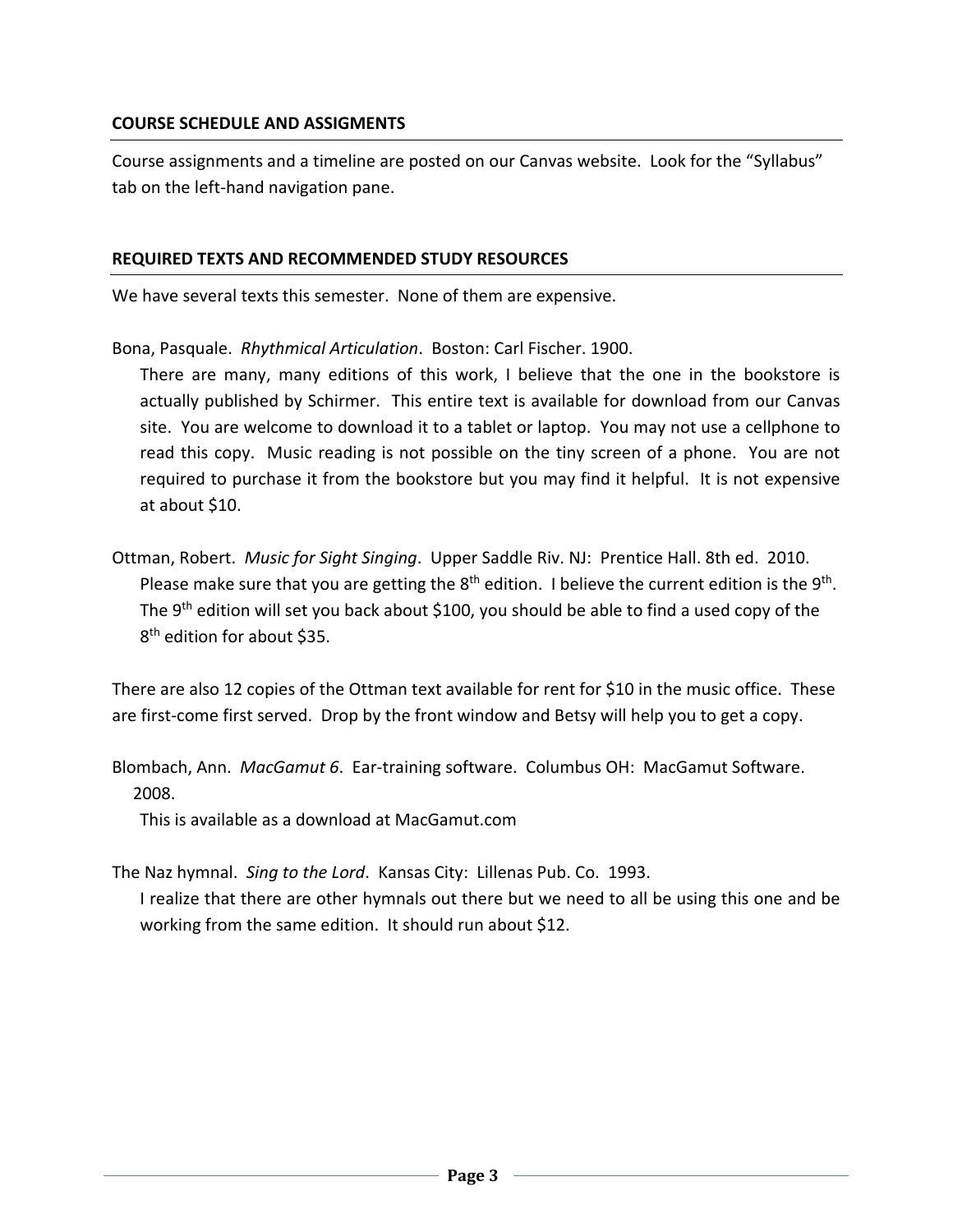### **ASSESSMENT AND GRADING**

We will be involved in a series of projects and exercises that have the following weight in determining your grade.

- Homework 15%
- Quizzes (in class) 10%
- 5 Bonathon Exams 20%
- 4 Chapter Tests (in class) 25%
- Ear Training quizzes 5%
- Final Exam (in class) 25%

### **INCOMPLETES AND LATE ASSIGNMENTS**

All assignments are to be submitted/turned in by the beginning of the class session when they are due—including assignments posted in Canvas. Incompletes will only be assigned in extremely unusual circumstances.

#### **FINAL EXAMINATION POLICY**

There are two final exams for this class. The written final exam is scheduled for Friday, 16 December at 730a. The aural portion (Bonathon portion) is scheduled for Wednesday, 14 December with slots opening up from 900a to 300p. Successful completion of this class requires taking the final examination **on its scheduled day**. The final examination schedule is posted on the Class Schedules site. No requests for early examinations or alternative days will be approved.

#### **Attendance Policy**

I do maintain a strict attendance policy for this class. I take roll and keep a cumulative list of attendance. If you arrive late you will be listed as tardy. More than fifteen minutes late for a class is counted as an absence. Two tardies count as an absence.

The College maintains a fairly tough stance concerning attendance. I quote: "any student whose number of absences in a class, for any reason, exceeds the equivalent of one and one half weeks of class" may be de-enrolled from the class with a failing grade." This means three classes, or six tardies.

A rule of thumb for any class is that your total absences for the semester should never be greater than the total class meetings per week, and these absences should never be concurrent. No absences will be excused on the day of a major test.